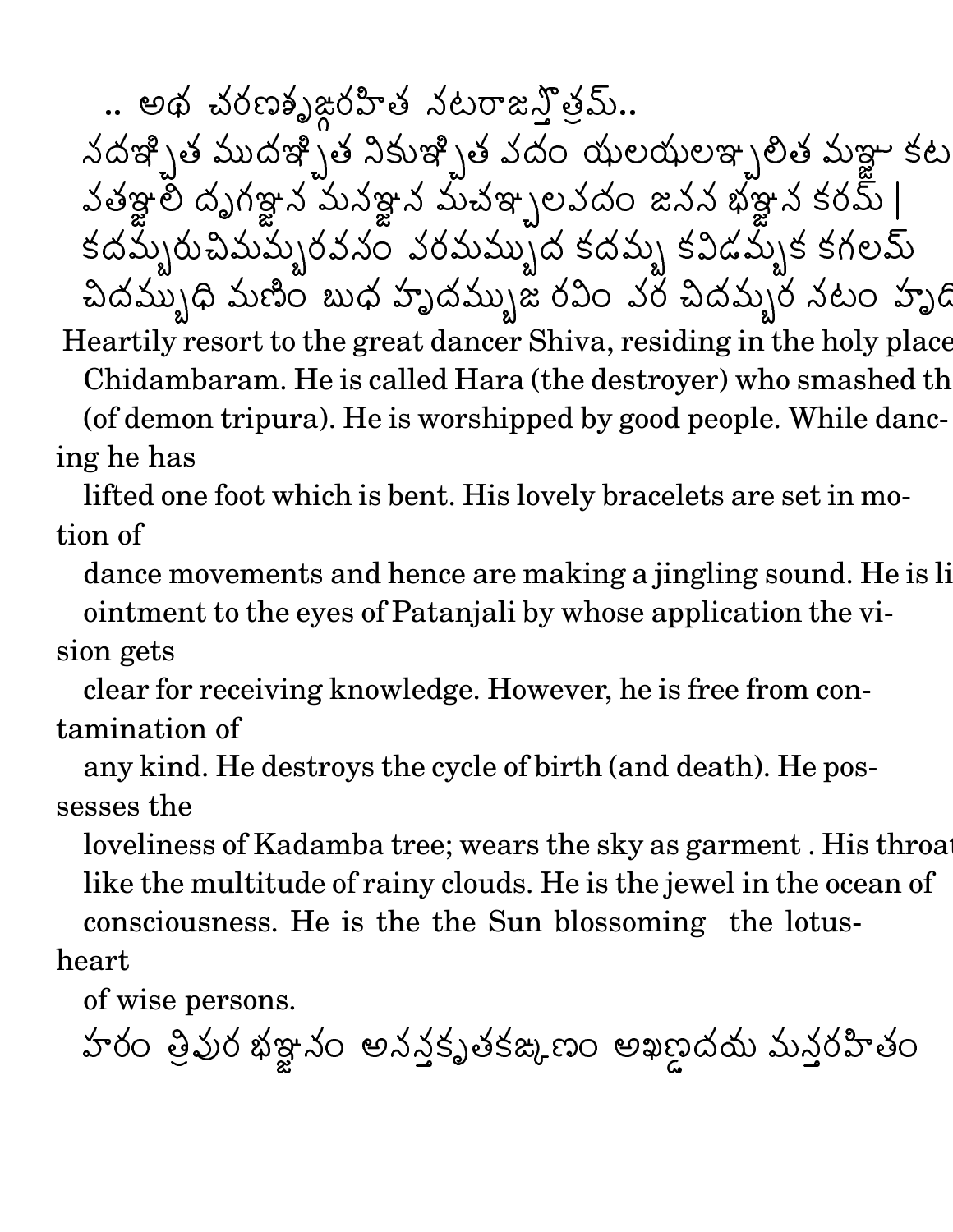F<\$ &% "( "T2 <sup>R</sup> 01S - 0 ಎವಿನಿತಿಎೆದಿಂ ತಿರುಣವಿನಿಮಿತುಲವು | 032 0 # F-X- LY Z <sup>2</sup> => " LY (2 # 1 D\$%'1 01T2 చింనినేమీముం పెణవినేతో \తేన  $\Delta$ ນ໐ຸລ໌ຕລ້ວ ສະພາອິດ ລັດ ລິດລົງໄດ້ ລົຍດີ ລົງໄດ້ ກໍຂໍ $\parallel$ @ @

Heartily resort to the great dancer, Shiva, residing in the holy

place, Chidambaram. He is the destroyer of the world, who destroys sin and

grants emancipation. He has destroyed the three cities of demon tripura,

representing the three types of sorrows. He is wearing the great s pent,

ananta, like a bracelet. He is incessantly showering compassion and is

endless. "God Brahma, Indra and the other devatas meditate upon his feet.

The crescent moon adorns his crown."

The great one has crushed yama by his feet. His body is decorated with ash.

He is inclined to brush aside cupid. His preciousness is saturated in

the syllable - AUM.

ಅವಿನಿಮಿಖಿಲಂ ಜಗಿದೆಭಿಜ ಗುಣತುಜಮಮತಂ ಧ್ವ . . . . . a se de la construcción de la construcción de la construcción de la construcción de la construcción de la cons మతం ధృతపథుం నురనరిత్-

తెంజ సేకుంప్పు ధృతే లవ్పుట జటం శిమనదేవ్పునుహింది థవహింవు శివం దశదిగనర విజృమ్యితకరం కర . . . . . . . . . . : 11. V V . . 19. . . . V 9.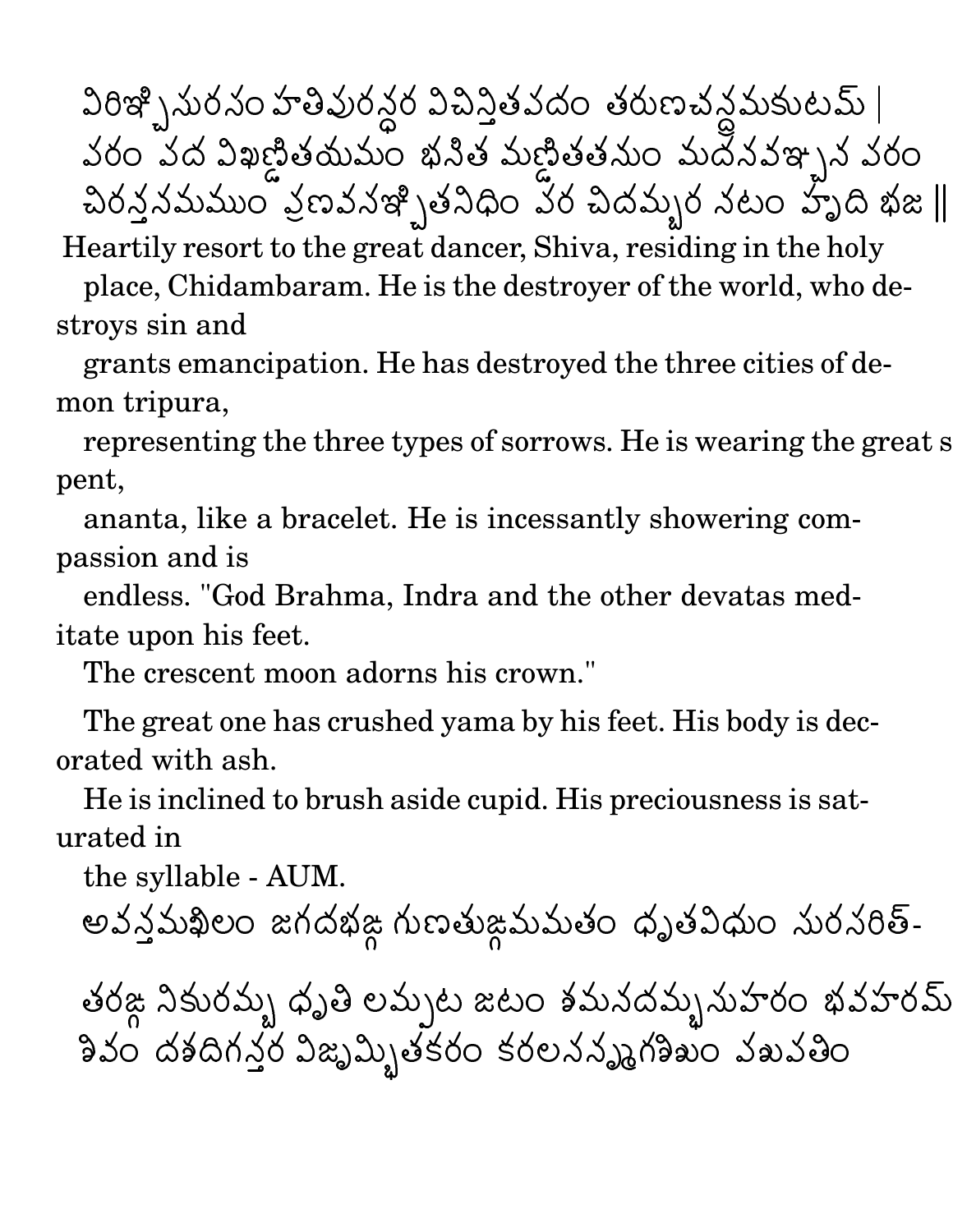హరం శశిధనఞయవతఙనయనం వరచిదమ్మర నటం హృది భజ || ౩|| @ @ @ @

Heartily resort to the great dancer, Lord Shiva, residing in the holy place, Chidambaram, who protects all the world. His lofty place is to the indestructible good qualities. It is difficult to grasp his nature.

He has held crescent moon in his forehead. His matted hair is covetous

of holding the multitude of waves of the divine river, Ganga. He h pelled

the vanity of Yama and is capable of delivering men from the pang worldly life. The Lord of creatures, the auspicious God, in whose hand a young deer is dancing, has spread his hands in all ten quarters.

The great destroyer has moon, fire and sun as his eyes.

అనననవంత్స ఎలస్త్రు టకక్ష్మ చియ్తలం ద : . . . . . . : &VP L 45 <sup>62</sup> 45 64 <sup>62</sup> 45 6 DT2 ,我们也不会有什么。""你们,你们不会有什么?""你们,你们不会有什么?""你们,你们不会有什么?""你们,你们不会有什么?""你们,你们不会有什么?""你们, ముకునివిధ హనగతిమద్దల లయధ్వనిధమిం <sup>6</sup> 6Z[ OP+-K FU(\*Q ದ್ದಿ ಬಂತಿ ಎದಿಮಿ |  $\mathcal{S} \subset \mathcal{S} \subset \mathcal{S}$  and  $\mathcal{S} \subset \mathcal{S}$  With With West Control of Monte West The Military Control of the United States of the United States of the United States of the United States of the United States of the United States of the United States of the United Sta  $\sim$   $\sim$ . . . . . . . .  $\blacksquare$  . The contract of the contract of the contract of the contract of the contract of the contract of the contract of the contract of the contract of the contract of the contract of the contract of the contract of the " 1 క ఎముఖ ఎస్తే ఎదిం ఎంఓ  $\blacksquare$  . The contract of the contract of the contract of the contract of the contract of the contract of the contract of the contract of the contract of the contract of the contract of the contract of the contract of the  $\mathbf{G}$  ಎಂಎಂಎಎನ್ನಿಂ ಎಲಂ ಬ್ಬಾದ ಭಿಜ || ೪|| @ @ @ @

Heartily resort to the great dancer, Shiva residing in the holy place, Chidambaram. The tiny bells attached to his bracelets which are

ing

with innumerable gems of nine kinds are making a sweet jingling sound.

The dancing movements of his feet are accompanied by the drum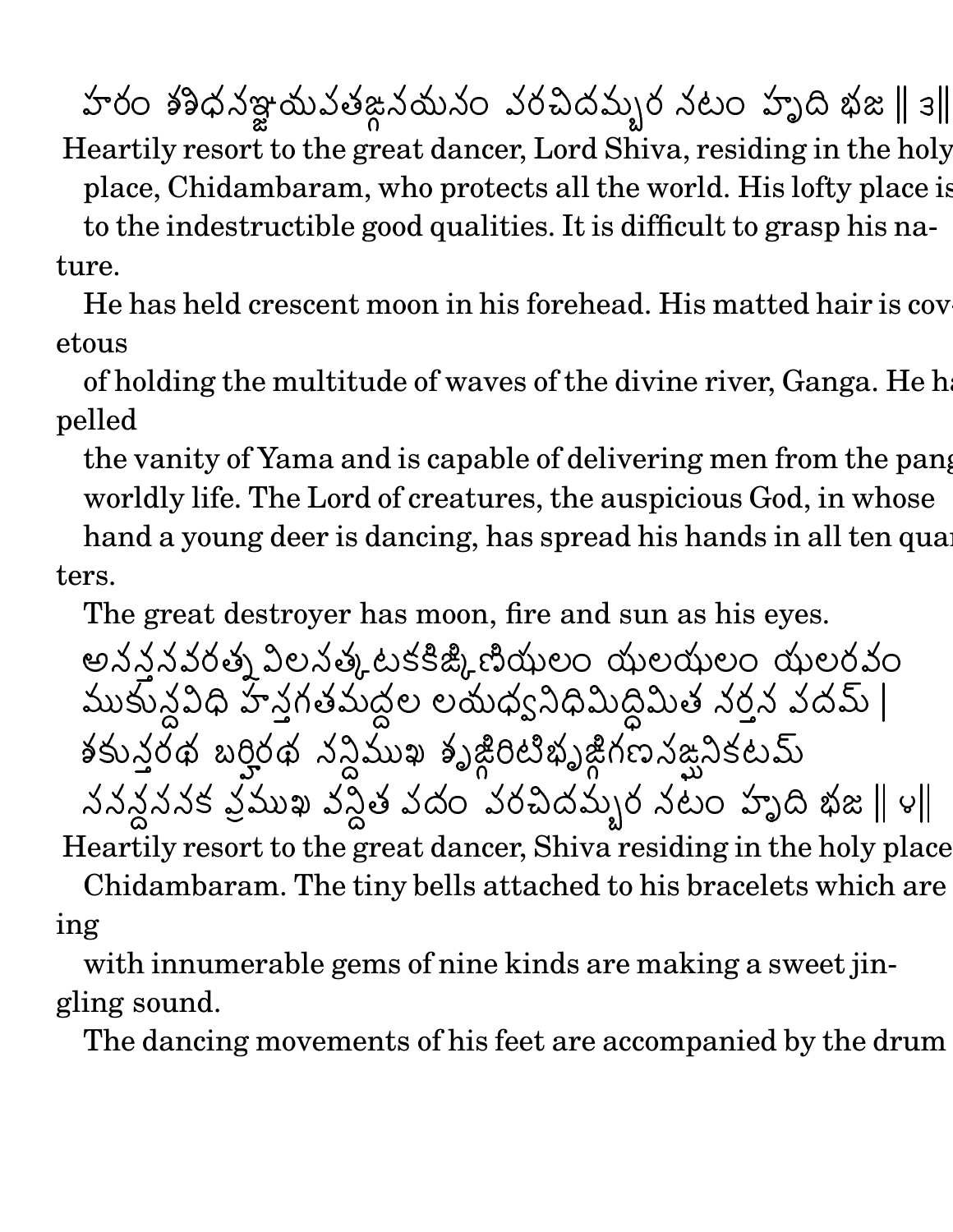in the hands of Mukunda (vishnu) and vidhi (brahma). He is close rounded

by Vishnu, riding a chariot to which a bird (Garuda) is yoked, by k tikeya,

riding a charior to which a peacock is yoked, by a troupe of Ganas

consisting of Srngi, Riti, Bhrngi etc headed by Nandi. Prominent sages

like Sananda and Sanaka are saluting his feet.

అననమహసం తెదకీపన్య చరణం ముస్ హృద  $\mathfrak{w}$ λ  $\mathfrak{T}$  (dad aanaalay care) మలవు : UN1 - F-Z[ <sup>Q</sup> 1 . . . . . . <u>. . .</u> . . - D1 D - <sup>X</sup> N1( -  $\mathtt{0.5}$ మిఞు వివువు |  $\sim$  9  $\sim$  9  $\sim$  9  $\sim$  9  $\sim$  9  $\sim$  9  $\sim$  9  $\sim$  9  $\sim$  9  $\sim$  9  $\sim$  9  $\sim$  9  $\sim$  9  $\sim$  9  $\sim$  9  $\sim$  9  $\sim$  9  $\sim$  9  $\sim$  9  $\sim$  9  $\sim$  9  $\sim$  9  $\sim$  9  $\sim$  9  $\sim$  9  $\sim$  9  $\sim$  9  $\sim$  9  $\sim$  9  $\sim$  9  $\sim$  9  $\sim$  $\mathfrak{Q}(\mathfrak{Q})=\mathfrak{Q}(\mathfrak{Q})$ ಅನಿನಿವಿಭಿಎಂ ತೆಜಗಿನಿಂ ಮಿಣಂ ತ మణం తెనయనం తేవుం ఖణన ఎంమి " 1 1 **一个人的**是,但是我们的人们就会在这里的人们,我们就会在这里的人们,我们就会在这里的人们,我们就会在这里的人们,我们就会在这里的人们,我们就会在这里的人们,我们 )(C+ D <sup>+</sup> 01 #32 "  $\sim$  10  $\sim$  500  $\sim$  600  $\sim$  7)  $\sim$  82  $\parallel$ @ @ Heartily resort to the great dancer, Lord Shiva, residing in the holy place called Chidambaram. His lustre is beginningless and endless. His feet

are revered by the gods. The pure one who is free from all blemishes

resides in the interior of sages hearts. He wields a lovely body ma up of the following components - water, sky, moon, earth, wind, fire, sacrificer (atman) and Sun. His riches are infinite; he is the jewel the three worlds having three eyes, he is incline to smash the three of Tripura. The god who takes pity (on the distressed) is saluted b Sananda.

ಅವಿನ್ಯೆ ಮಿಲಿವೈನ್ಗಿ ಯಾ ಬಸುಂಗಲಂ ತು  $-$  -box  $-$  -box  $-$  -box  $-$  -box  $-$  -box  $-$  -box  $-$  -box  $-$  -box  $-$  -box  $-$  ; <sup>62</sup> , ,1 స్తే స్థానించి) దీనించి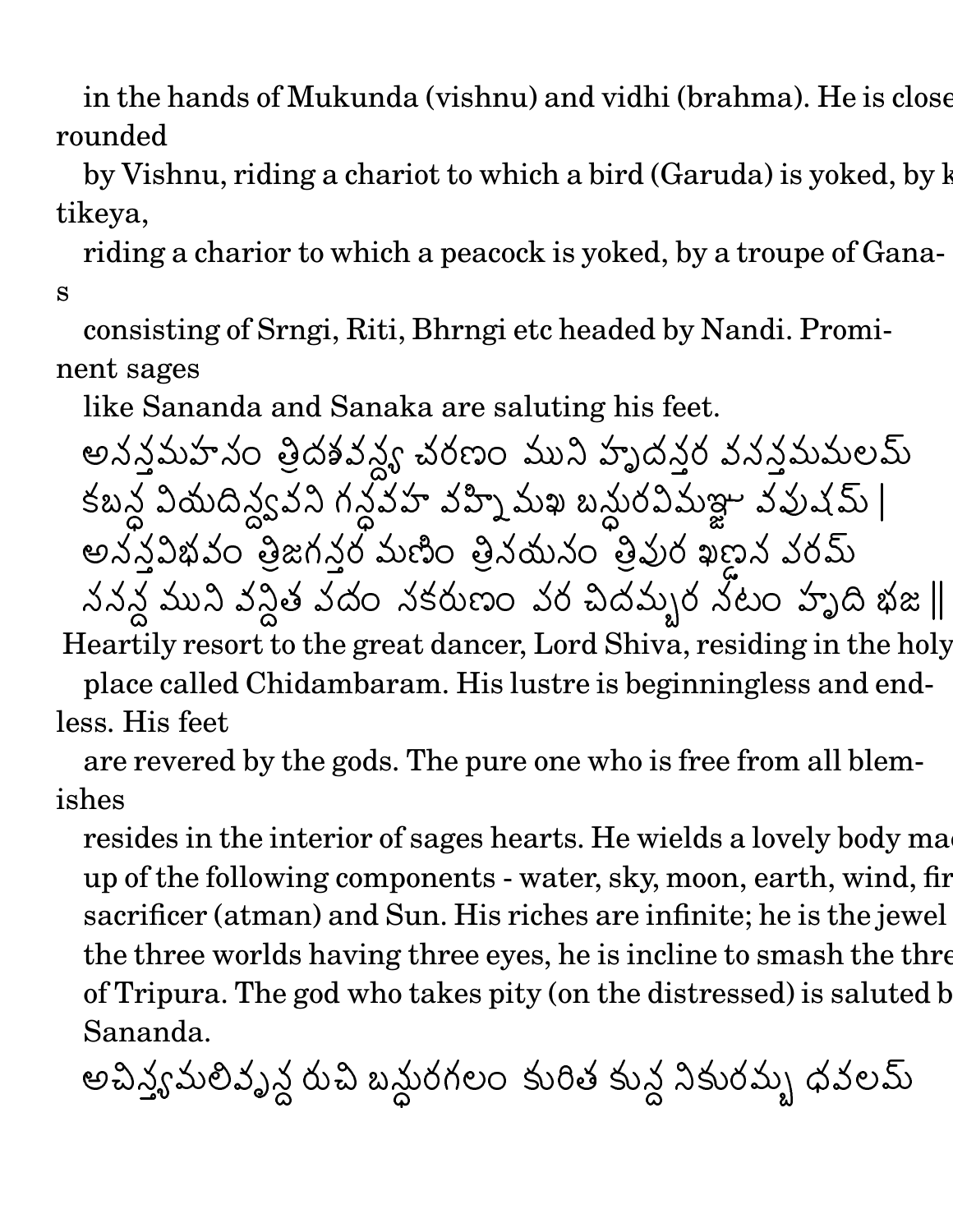(C,1 నుం వృన బల హన్న కృత వన. : . . . . . . . .  $\sim$  . The contract of the contract of the contract of the contract of the contract of the contract of the contract of the contract of the contract of the contract of the contract of the contract of the contract of the co న లననమహకుణల ధంమి | - కమ్పమీనుకప్పుతే రీతం సుజ in the contract of the contract of the contract of the contract of the contract of the contract of the contract FU(C R2 "( ,我们也不会有什么。""我们,我们也不会有什么?""我们,我们也不会有什么?""我们,我们也不会有什么?""我们,我们也不会有什么?""我们,我们也不会有什么? మఙలసధం గజహంం పెబపతేమ  $\phi$ సేఞయ నుతం ఎణత రేఞనవంం వం చేదమ్మం నటం హృద ఖజ || @ @ Heartily resort to the great dancer, Shiva, residing in the holy place, Chidambaram. He is not capable of being understood by the faculty of thinking.

His dark colored throat is attractive with its resemblance to the colour of a multitude of bees. His complexion is white like a bunch of blooming

Kunda flowers. He wears a glittering appearance when saluted by

gods, and Indra, the killer of balasyre. His ear ornament consists of

serpent. He is free from fear and hence unmoved. However, he took pity

on Rati. He is a reservoir of all auspicious things for good persons.

The destroyer of Gajasure is the Lord of creatures, praised by Arjuna.

He is inclined to be delightful to persons who bow down to Him.

032 "( D1T2 01S 32 01U(\*01 R2 +- # <sup>+</sup> a construction of the construction of the construction of the construction of the construction of the construction of the construction of the construction of the construction of the construction of the construction of the  $\mathfrak{D}(\mathfrak{D})=\mathfrak{D}(\mathfrak{D})$  and  $\mathfrak{D}(\mathfrak{D})=\mathfrak{D}(\mathfrak{D})$ )(2 ния с процессов производство на селото на селото на селото на селото на селото на селото на селото на селото н<br>Селото на селото на селото на селото на селото на селото на селото на селото на селото на селото на селото на  GI32 : 1 : The contract of the contract of the contract of the contract of the contract of the contract of the contract of the contract of the contract of the contract of the contract of the contract of the contract of the contract 01 '6 2 " in the contract of the contract of the contract of the contract of the contract of the contract of the contract of the contract of the contract of the contract of the contract of the contract of the contract of the contrac కపఙ,జరవం సుమనసం హమరుచేమ మీరుచేమి అసఙమనసం జలధ జన్మకంలం కె. . . . . . . . . . . . : కేవలయన మతులం గుణనీధమి . . . . . . . D #32 FU(\* FU(C(  $20\,$ ఎం  $10\,$   $20\,$ ఎ)  $0\,$   $300\,$   $3\,$   $3\,$   $3\,$   $3\,$   $8\,$   $\parallel$   $2\,$ . We are also assumed to the contract of the contract of the contract of the contract of the contract of the contract of the contract of the contract of the contract of the contract of the contract of the contract of the c Heartily resort to the great dancer Shiva residing in the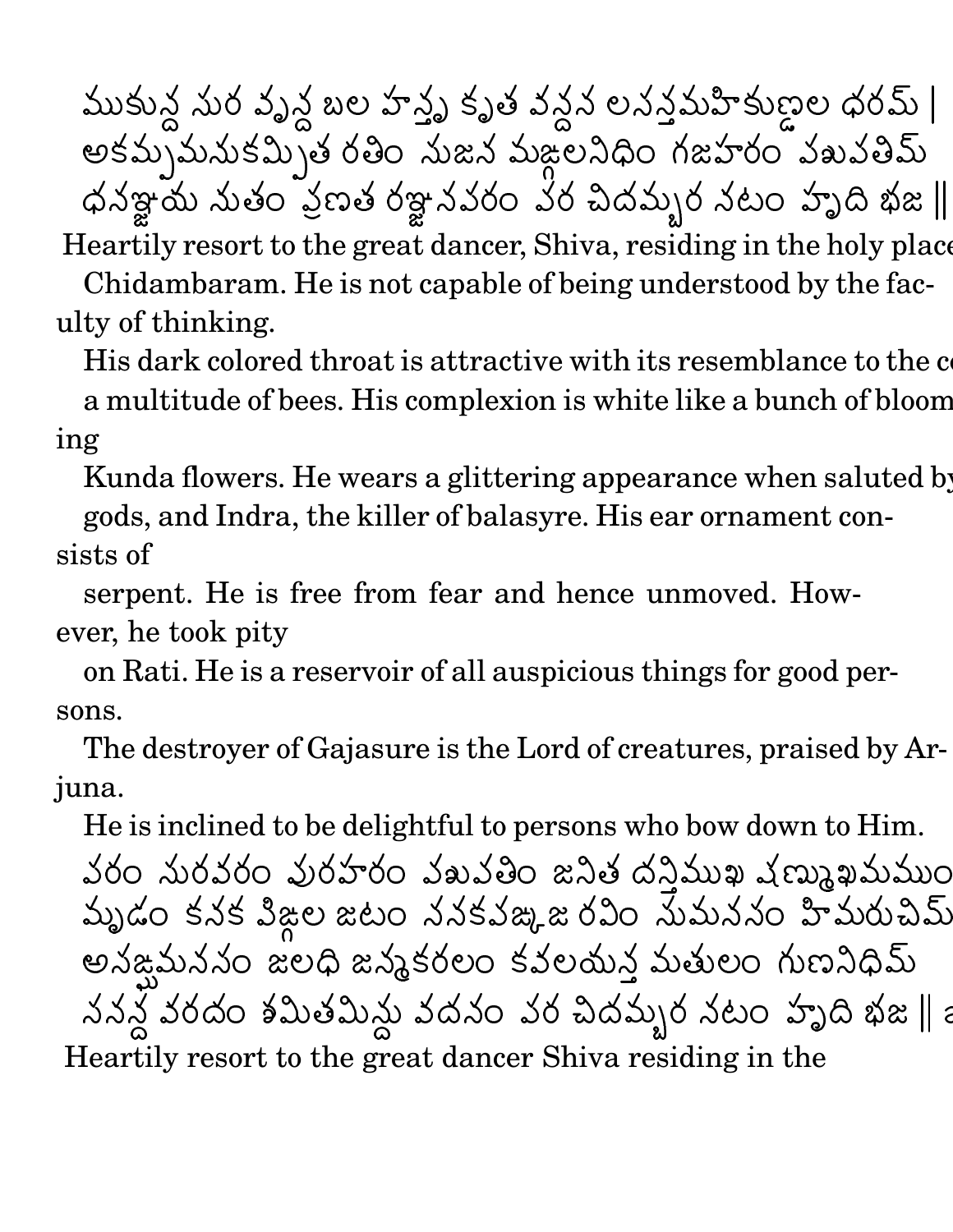holy place Chidambaram. He is the best among gods, destroyer of the three

cities for the benefit of the world. That Lord of creatures has given

birth to elephant-headed Ganesha for warding off obstacles and to

six-faced Kartikeya for leading divine army. The benevolent god

has hair that is brownish like gold. He is like Sun who causes the ing

of the lotus in the form of sage Sanaka. Having a mind kind to all, he weilds the lustre of snow. His mind is not attached to any-

## thing, even to

Parvati. He has swallowed poison arising out of ocean in order to save

the world from its adverse effects. He is a store-house

of quailities, not comparable to anyone else. He has given boons to Sananda. Having a face which is delightful like the moon, he has tained

the blissful state.

-<sup>2</sup> R) 32 =( ; 0S D1 ;(C 2 : . . . . . . :  O ( -32 ಽ೦**ಲ**ನಿತ కుంజ ఎ)థు టజ్క ఎంఖం రుచిం కుజ్కుమీ రుచిం డమీరుకం చే దథ : T2 # O (C,1 న విశిఖం నమదవన్య వలదం నిగవ - <u>- International Control</u>ers and the control of the control of the control of the control of the control of the control of the control of the control of the control of the control of the control of the control of the con స్టీలదం సెగ్జప్ పృస్తితుంగం సేరుపెమం " LY కమముం యుటతే సంహా и производство при применении с производство на селото на селото на селото на селото на селото на селото на се  $\mathfrak{O}(2) \rightarrow \mathfrak{O}(2)$  and  $\mathfrak{O}(2) \rightarrow \mathfrak{O}(2)$  and  $\mathfrak{O}(2) \rightarrow \mathfrak{O}(2)$  and  $\mathfrak{O}(2) \rightarrow \mathfrak{O}(2)$ Heartily resort to the great dancer, Lord Shiva, who resides in the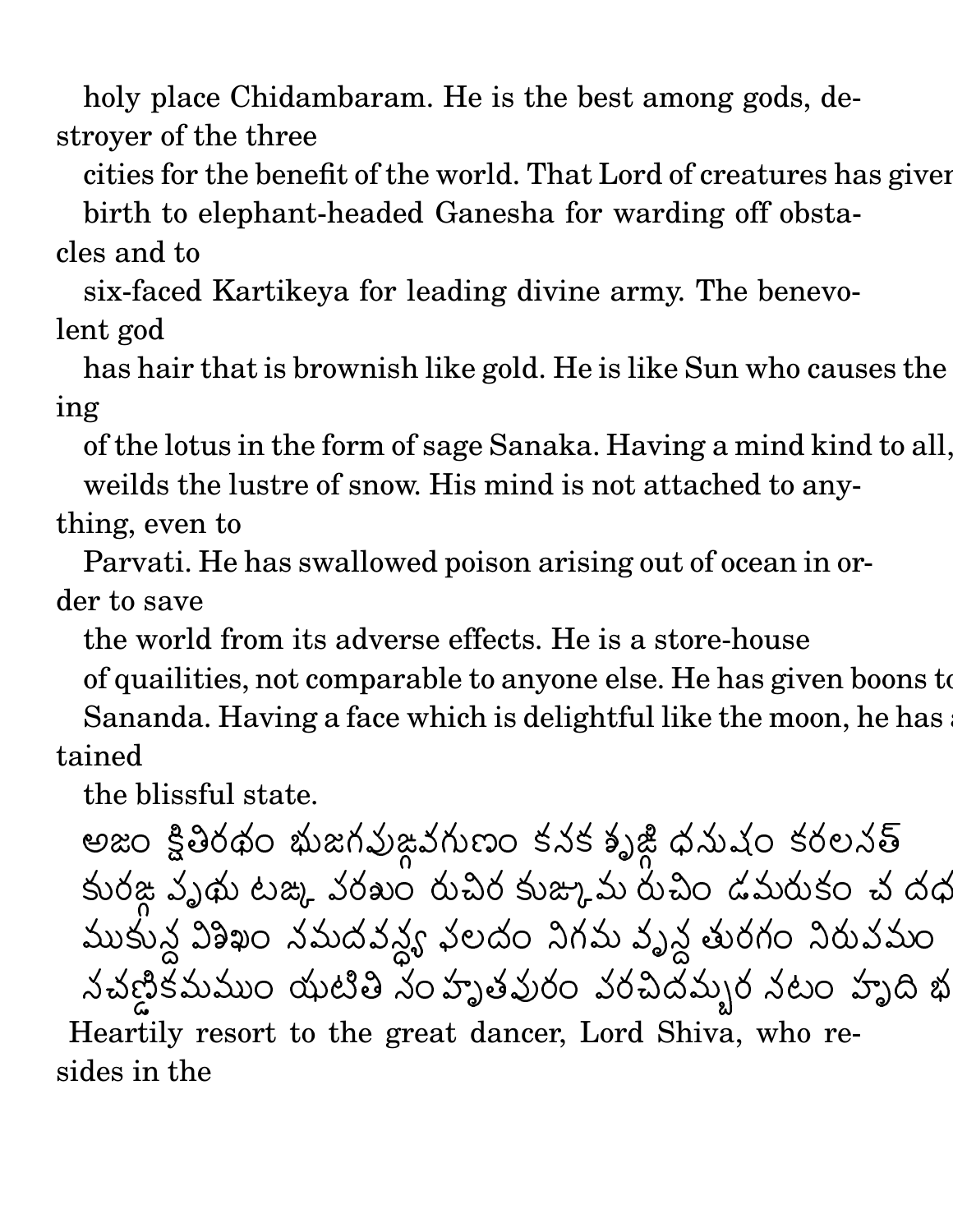holy place, Chidambaram, and He is without birth. The earth itself

is his chariot. The great serpent, Vasuki is his bowstring.

The golden peaked Meru is His bow. In His hands shines a deer, a sword and an aze. He weilds a damaru (drum) which has the color lovely kumkuma. Mukunda himself is his arrow. He effec-

tively grants the

desire to those who salute him. The multitude of Vedic texts are his horses (or mind). The incomparable God accompanied by Chandical has has had quickly destroyed the cities of demon tripura.

అనఙపరిప్పనమజం క్షత్ ధుంసంమలం స్థింపులం కరుణమనమిఖ ಽಁೲಐಮನ್ನಮಿಖಲಂ  $\log$ ಲನಮನಲಂ ದೆಧಿತಮನ§ರವುಂ ನಿತ್ತಾಮನಮುಖ್ಯನ್ನತ್ತುದ್ದವು | #\$%'# F-  $\blacksquare$  . The set of  $\blacksquare$  is the set of  $\blacksquare$  . In the set of  $\blacksquare$  , and the set of  $\blacksquare$ ,6 N1( - - - - - - - - rende and the contract of the contract of the contract of the contract of the contract of the contract of the <sup>A</sup>(CB "T2 <sup>R</sup> "(C; <sup>+</sup> D1 0S -32 పతిఞ్రానుతం పణవప్తా \రీ ఖకం ఎం చి  $\mathcal{S} \circ \mathcal{S} \circ \mathcal{S} \circ \mathcal{S} \circ \mathcal{S} \circ \mathcal{S} \circ \mathcal{S} \circ \mathcal{S} \circ \mathcal{S} \circ \mathcal{S} \circ \mathcal{S} \circ \mathcal{S} \circ \mathcal{S} \circ \mathcal{S} \circ \mathcal{S} \circ \mathcal{S} \circ \mathcal{S} \circ \mathcal{S} \circ \mathcal{S} \circ \mathcal{S} \circ \mathcal{S} \circ \mathcal{S} \circ \mathcal{S} \circ \mathcal{S} \circ \mathcal{S} \circ \mathcal{S} \circ \mathcal{S} \circ \mathcal{$ @ @ Heartily resort to the great dancer, Lord Shiva, who resides in the

holy place, Chidambaram. Birthless, he is an enemy of Cupid. He bears the

burden of the earth, He is intensely compassionate to all. The kill of demon Andhaka is capable of holding buring fire. Gods headed Indra are constantly falling at His feet. He is having a body

which has got the lustre of a group of hundred rising suns and is f grant.

He is praised by Patanjali and is like a parrot in the cage of the syllable